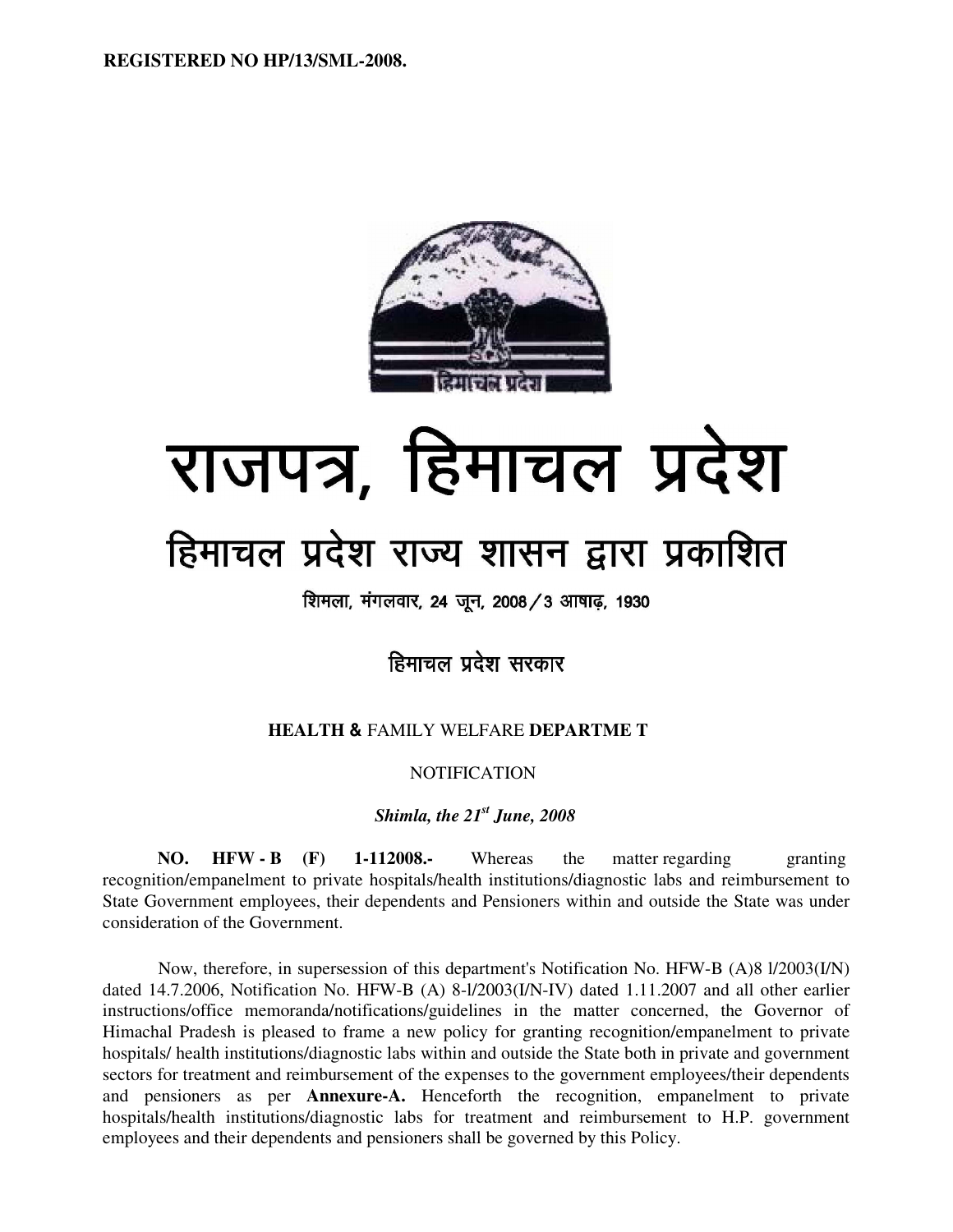The private hospitals/health institutions/diagnostic labs recognized/ empanelled at present shall continue to be empanelled till their present period of empanelment ends or till they are granted or refused empanelment under this Policy whichever is later.

It is further clarified that the claims of reimbursement becoming due prior to the date of notification of this Policy shall be decided as per the existing instructions and the claims becoming due after this notification will be decided as per this Policy.

> By order, Sd/- *Principal Secretary.*

# **Annexure A**

#### **HEALTHAJ DFAMILYWELFAREDEPARTMEJ T**

#### **J ew Policy to empanel hospitals/ diagnostic labs and to settle reimbursement claims**

# **1. Introductory:**

- **1.1.** The Director Health Services (DHS) shall be the nodal agency and the designated authority for the purpose of recognition, empanelment, renewal, reimbursement claims and clarification regarding these issues.
- **1.2.** The state government, through the designated authority (i.e. DHS), shall adopt the list of empanelled institutions under the *Central Government Health Scheme (CGHS)* for its employees, their dependents and pensioners as per the procedure defined in this Policy.
- **1.3.** The DHS shall empanel the health institutions/diagnostic labs that are on CGHS List as per the procedure defined in this policy.
- **1.4.** The DHS shall empanel those institutions/diagnostic labs that are not on CGHS List both within and outside the state as per the procedure defined in this policy.

#### **2. Empanelment: General:**

- **2.1.** The national level government institutions/diagnostic labs established under the Ministry of Health and Family Welfare, Government of India and other government hospitals/health institutions/diagnostic labs located outside the state shall be empanelled automatically as detailed in 3 below.
- **2.2.** The DHS shall examine the CGHS list of empanelled private institutions and shall either adopt it *in-toto* or if he chooses to restrict it, then this restriction should be justified with reasons. The procedure for empanelment of these institutions is given below in point 4.
- **2.3. In** cases where the institution/diagnostic lab is not on CGHS list, the Director Health Services shall empanel private institutions after the inspection as per procedure given below in point 5.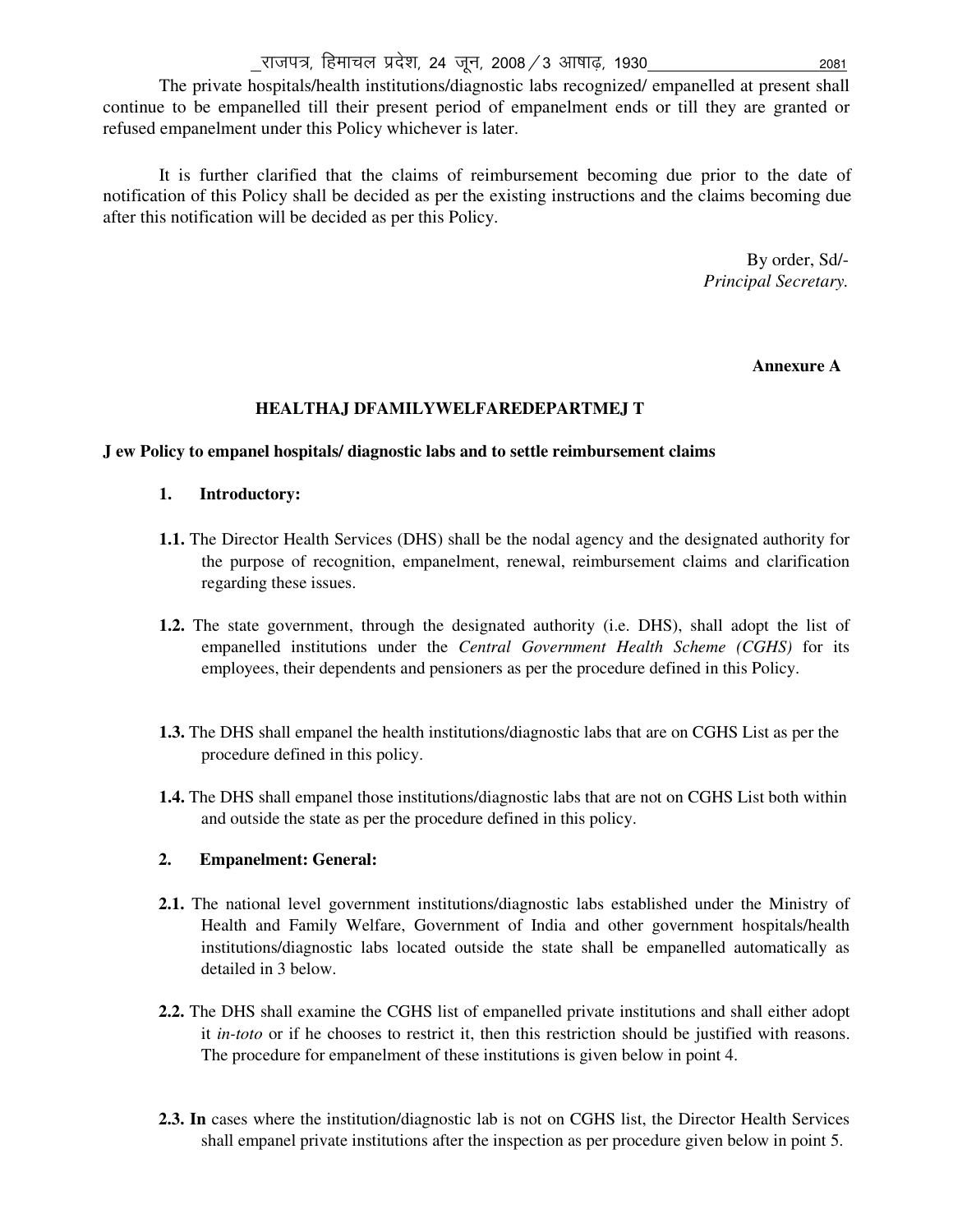**3. Automatic Empanelment of J ational Level Government Institutions and Diagnostic Labs:** The government medical/dental colleges, health institutions/diagnostic labs established by the Ministry of Health, Government of India; State Governments and other government bodies/agencies shall be deemed to be empanelled automatically under this Policy. However, the DHS shall notify the first list of all such institutions/diagnostic labs within one month from the notification of this Policy and shall continue to up-date the list regularly and shall publish the list at least once in a year.

**4. Procedure to empanel private institutions/labs that are on CGHS list: In** case of private institutions/labs already on the empanelled list of CGHS, the DHS will publicize intention of the State Government, within 15 days from the notification of this Policy, to empanel all such institutions/labs without inspection. On the basis of the requests received, the DHS will enter into an Agreement with the willing institutions. The institutions so empanelled shall be notified by the DHS. The list of the empanelled institutions shall be updated by the DHS on regular basis.

**5. Procedure to empanel private institutions/ labs located both within and outside the State which are not on CGHS list: In** case the Director Health Services gets the request from a private institution/lab located within or outside the state (especially those in Chandigarh, Punjab, Haryana, Pathankot/Jammu area of Jammu and Kashmir and Uttrakhand) which has not been empanelled by the CGHS, for empanelment the DHS shall constitute an inspection team for the purpose after receipt of the specified fee for this purpose.

**6. Inspection for Empanelment :** The Director Health Services (DHS) shall adopt following procedure for inspection of health institutions/diagnostic labs:

- **6.1. Inspection Team for higher level health institutions located within and outside the State:** For the institutions that offer indoor facilities and/or special procedures that are either not available in the government sector within the state or are available only in the medical colleges of the state, the inspection will be done by a State Level Team constituted by the DHS for the purpose. The Team will consist of experts of the concerned discipline depending upon the facilities being offered by the applicant institution/lab. The DHS will take the names of expert member(s) of the inspection team from the Director, Medical Education and Research or the Principals of IGMC, Shimla/Dr RPGMC, Tanda/Government Dental College, Shimla or if required from any other institution of repute as the case may be. **In** addition at least one faculty member from the State Government's Medical/Dental College, preferably related to the treatment/ procedures/tests being offered by the private institution, will also be a member of the team.
- **6.2. District Level Team for inspection of health institutions/ diagnostic labs located within the State :** There will be a standing team under the chairmanship of the Chief Medical Officer (CMO) of the district that will be notified by the DHS within 15 days after the publication of this Policy. The team will inspect the private institutions/diagnostic labs located in a district and willing to get empanelled with the state government for treatment/procedures/ diagnostic tests which are available in the District or Regional/ Zonal Hospital (if a Regional/Zonal Hospital is located in that district). **In** case of procedure and/or treatment/diagnostic test being offered is not available in the government hospital/lab located in the district (District, Zonal or Regional as the case may be), the private institution/lab will have to apply to the DHS and the inspection will be done by the State Level Team. **In** other cases the private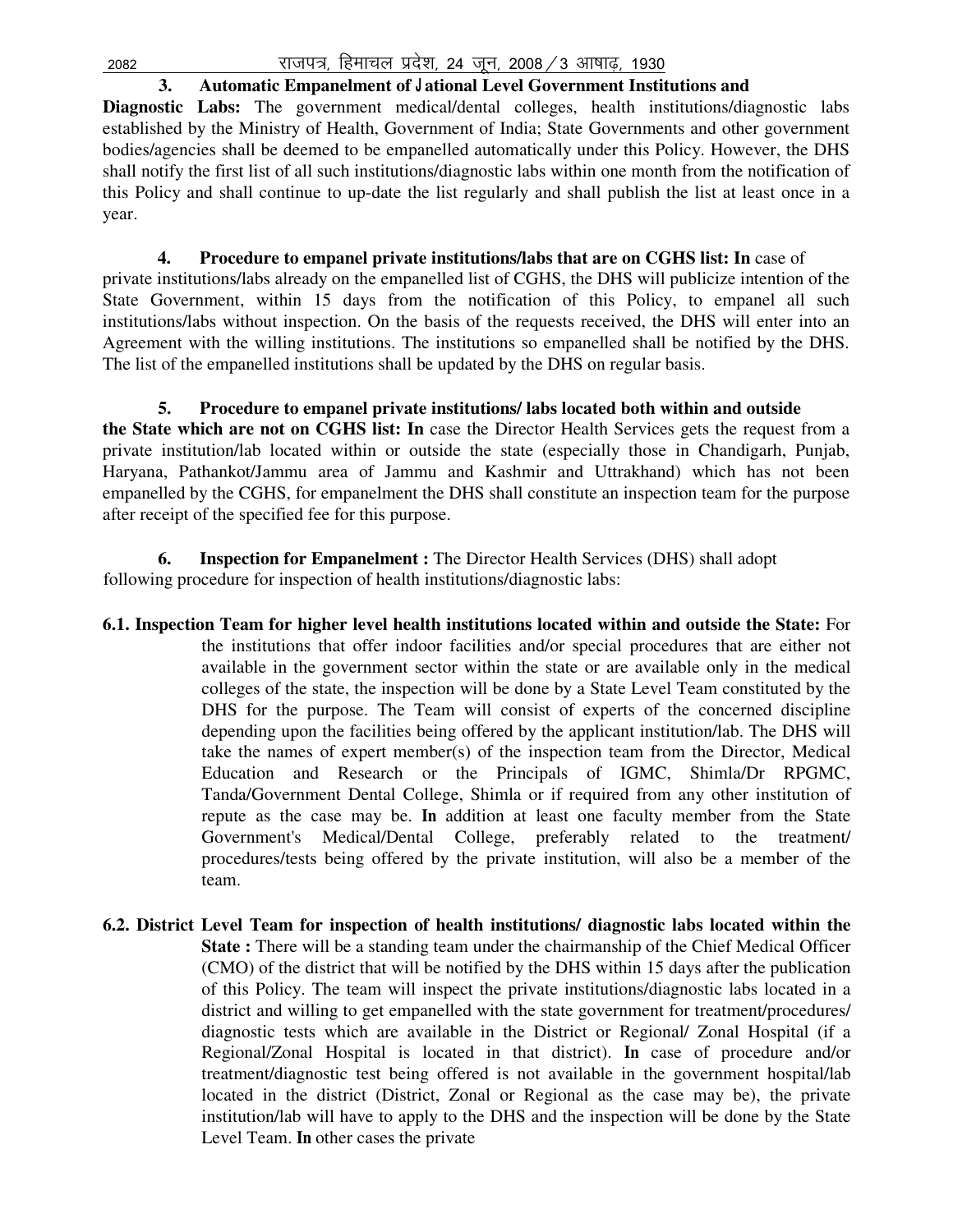institutions/labs can directly apply to the CMO who will get the inspection done and send the report to the DHS for further action.

- **6.3. Time Limit for Inspection:** Once the application is made to the DHS for inspection by an institution all formalities including inspection, submission of inspection report, decision on the report (whether in institution is to be empanelled or not) shall be completed within specified time limit. For this purpose all applications received till 5th of a month shall be disposed off within that month. **In** case the application is received after 5th of the month same shall be decided in the next month, if it is not possible to be disposed off within that month. The District Level Team shall inspect and submit report of inspection as per the Checklist with clear recommendation to the DHS within a period of 20 days from the date of receipt of application from the private institution.
- **6.4. Checklist for Inspection:** A detailed **Checklist** will be prepared for inspection by the Director Health Services which will be exhaustive and clear. This will lead to transparency and objectivity in the process of empanelment. The checklist will be prepared within a period of 15 days from the date of notification of this Policy. The checklist will then be sent to the government for approval and final decision on the checklist will be taken within seven days after it is received by the state government.
- **6.5. Inspection Fee :** The DHS shall collect the inspection fee from the private health institutions willing to get empanelled as per the following rates: fee of rupees 15,000 shall be charged for an inspection if it is to be made by the State Level Team for an institution/lab located within the state; fee of rupees 5,000 shall be charged for an inspection to be done by the District Level Team. **In** case of institutions located in the following states/UTs, fee of rupees 25,000 shall be charged: Punjab, Haryana, Chandigarh, Uttranchal, Jammu. **In** case of institutions located in Delhi inspection fee of rupees 30,000 shall be charged and for institutions located at other places in the country a fee of rupees 35,000 shall be charged.
- **6.6. Frequency of Inspection :** The inspection shall be carried out before empanelment and after every two years. **In** addition, the DHS can decide to inspect the institution whenever required. The expenses of the inspection shall be borne by the private health institution/diagnostic lab.

**7. Period of Empanelment:** The institutions/diagnostic labs both on CGHS list and the others that will be empanelled by the DHS after inspection will be empanelled for the period of two years. **In** case an institution/ diagnostic lab is removed from the CGHS list the same shall also stand removed from the list of empanelled institutions for the state. **In** case the DHS gets a complaint with regard to any institution/diagnostic lab he shall get the matter inquired into. **In** case the complaint is found correct and he feels that the institution/diagnostic lab needs to be removed from the list of Empanelled List he shall give due opportunity of being heard to the concerned institution/diagnostic lab and then decide the matter.

**8. Procedure regarding the private health institutions/ diagnostic labs that are already empanelled : In** case of private health institutions/diagnostic labs located both within and outside the state that are already empanelled the empanelment shall continue till the period specified in the existing Agreement. There will not be any renewal of present agreement and new Agreement will be signed under the new policy.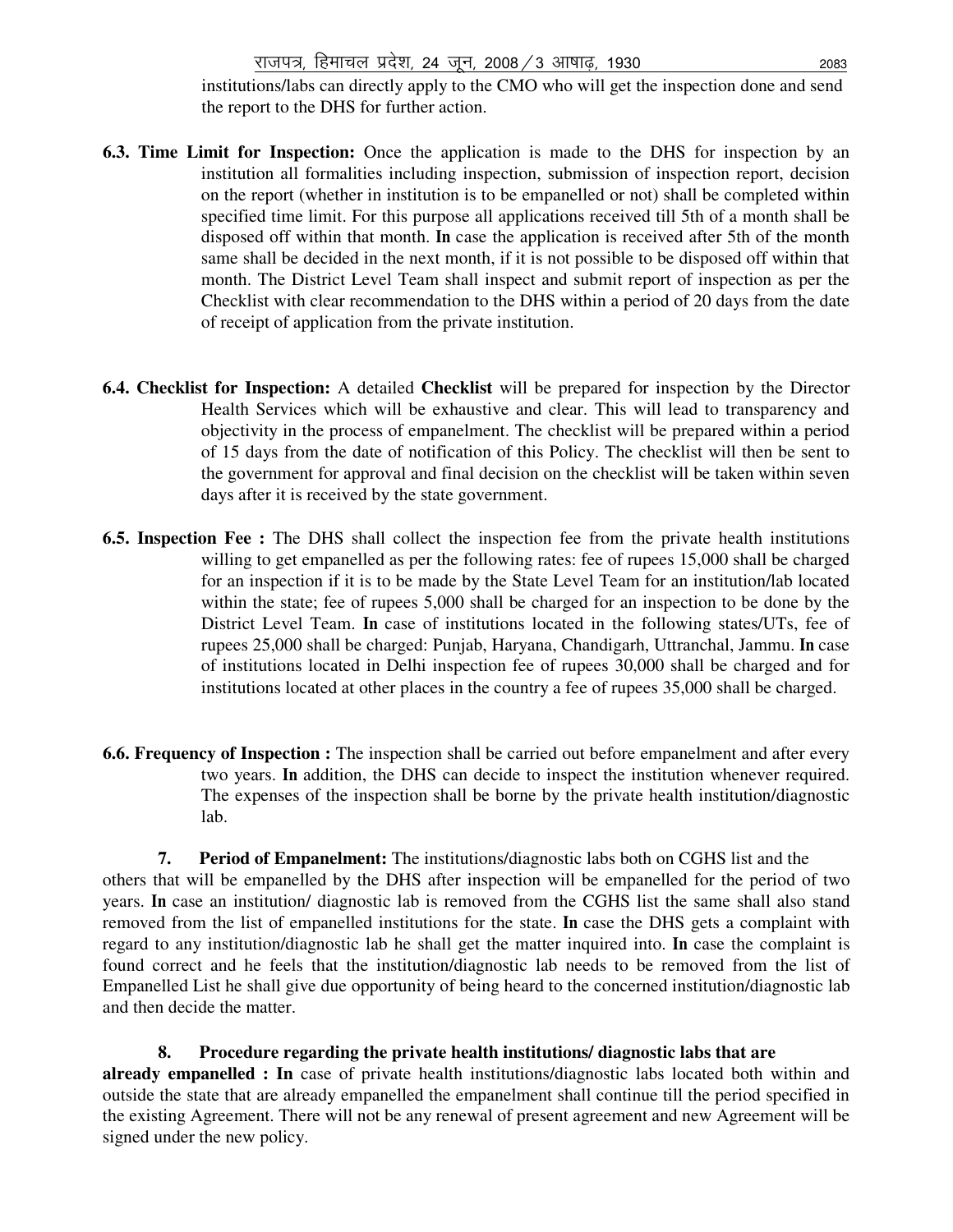# **9. Reimbursement:**

- **9.1.** Both out-patient and indoor treatment/diagnostic tests taken in hospitals/health institutions/diagnostic labs located within and outside the state will be reimbursable subject to rate restrictions as described below.
- **9.2.** The expenses incurred for treatment in all government institutions/diagnostic labs located within the state will be fully reimbursable.
- **9.3.** The expenses incurred for treatment in all empanelled government institutions/diagnostic labs located within and outside the state (as mentioned in point 3 above) will be fully reimbursable.
- **9.4. In** case treatment is taken in a private empanelled institution located within the state and the procedure/test is available in the government hospital located in that district (district/ zonal! regional hospital), the reimbursement amount shall be restricted to the rates ofRogi Kalyan Samiti (RKS) of the concerned hospital.
- **9.5. In** case treatment is taken in a private empanelled institution located within the state and the procedure/test is available in the IGMC, Shimla (and attached hospital i.e. Kamla Nehru Hospital of Mother and Child Care)/Dr RPGMC, Tanda/Government Dental College Shimla, reimbursement shall be restricted to the rates of the concerned institution's RKS.
- **9.6.** The rates of reimbursement for treatment taken in an empanelled institution located out side the state shall be restricted to the rates of the RKS of IGMC, Shimla/ Government Dental College, Shimla or Dr RPGMC Tanda as the case may be depending upon the nature of procedure in case the treatment/procedure is available in these government institutions.
- **9.7.** For treatment taken in an empanelled institutions located outside the state and if the procedure/test is not available in the IGMC, Shimla/Dr RPGMC, Tanda/Government Dental College Shimla, the reimbursement shall be restricted to actuals or the rates of PGIMER, Chandigarh or AIIMS, Delhi or CGHS whichever is the lowest.
- **9.8. In** case there is no PGIMER Chandigarh/AIIMS Rate the reimbursement shall be restricted to the CGHS rates or actual whichever is lower.
- **9.9. In** case treatment is taken in a non-empanelled institution in emergency, reimbursement shall be restricted to the rates of IGMC Shimla/Government Dental College, Shimla. **In** case the procedure/treatment is not available in the IGMC, Shimla/Government Dental College, Shimla the rates ofPGIMER Chandigarh/AIIMS, Delhi/CGHS or actual whichever is least shall apply. **In** case there are no such rates the CGHS rates or actual whichever is less shall apply.
- **9.10. In** cases where there are no CGHS Rates, the procedure being adopted under the CGHS will be applicable to the state of Himachal.

# **10. Referral:**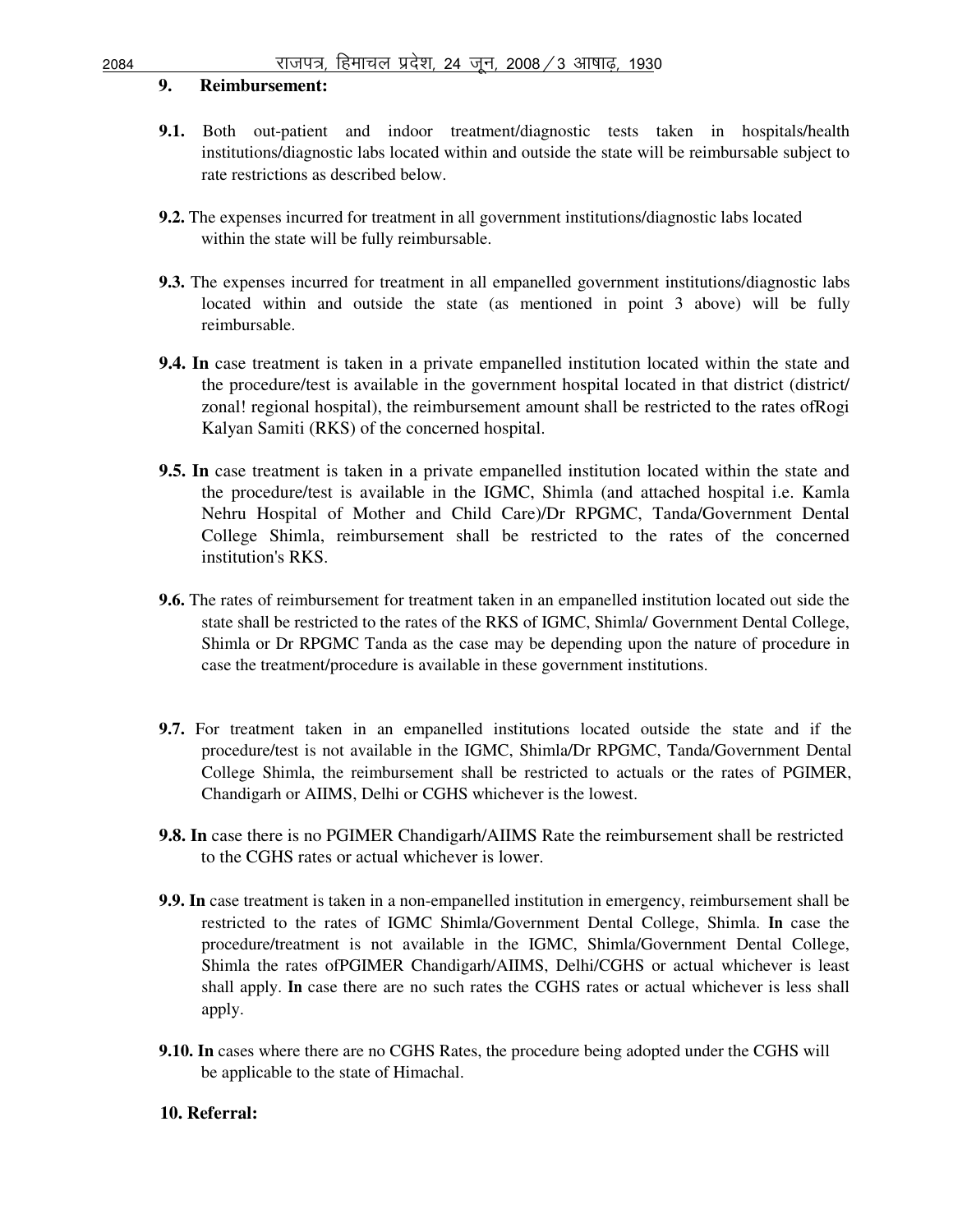**10.1.** There will not be any need for referral in case treatment is taken in an empanelled institution.

- **10.2. In** case of emergency the treatment can be taken in a non-empanelled institution without referral. However the question of emergency will be decided by the A.D. concerned and reimbursement shall be restricted as per this Policy.
- **10.3.** TA and Attendant will be allowed only in cases where the patient is referred for treatment out of state by the Medical Officer of the Government Hospital in the state.
- **10.4.** Only ambulance charges will be reimbursed to the patient in case of referral by Medical Officer of the Government Hospital located in the state.

**11. Emergency treatment in a non-empanelled institution : In case treatment is taken in** emergency in an institution that is not empanelled or diagnostic tests are undertaken in a lab which is not empanelled within and/or outside the state, the question whether there was an emergency or not, being a question of fact, will be decided by the A.D. concerned. There will be no need to seek permission of the Government or Department of Health and Family Welfare in such cases. The decision of the A. D. whether there was an emergency or not shall be final.

**12. Treatment in cases of Cancer, Renal Failure/Kidney Transplant: In** case of treatment for Cancer, Renal Failure/Kidney Transplant, the patient (employees/dependent/pensioner) will be allowed to undergo treatment in any super specialty hospital/institution whether empanelled or not subject to the condition that the reimbursement amount will be restricted to CGHS rate or actual whichever is less.

**13. Verification of Bills :** The bills will be verified by the Medical Officer or Authorized Signatory of the empanelled or non-empanelled health institution/lab. It will be the responsibility of the DDO concerned to restrict the reimbursement amount to the amount admissible under this policy.

**14. Clarifications:** The DHS shall issue clarifications, if required, on its own or if requested by any HODIDDO/Head of Office.

**15. Appeal:** Appeals related to refusal to empanel by the District Level Team the appeal shall lie to the DHS and in case of refusal by the State Level Team the appeal shall lie to the Secretary (Health). **In** case of a disputerelated to reimbursement claim, the first appeal shall lie to the Administrative Department. The second appeal shall lie to the Secretary (Health) in case the employee/pensioner is not satisfied with the decision taken by the A.D. under this Policy or a clarification issued by the DHS. The appeal can be preferred on plain paper with the details of the case.

**16. On-going Process:** There should be a dedicated Cell in the office of the DHS to study the CGHS list and the circulars issues under that. DHS should choose the new institutions that may be empanelled and then get in touch with them for seeking their consent for empanelment with the state government on regular basis as per requirement. The DHS should circulate the list of empanelled institutions periodically to all the state government offices. The list of empanelled institutions and the CGHS / RKS rates should be published at least once is a year in the month of January. Similarly the DHS should keep track of the CGHS rates and keep on circulating these to all concerned. The Cell should be properly staffed with following personnel: Superintendent Grade II (1); Senior Assistant (2) and Clerk (1). The persons posted in the Cell will follow up on the